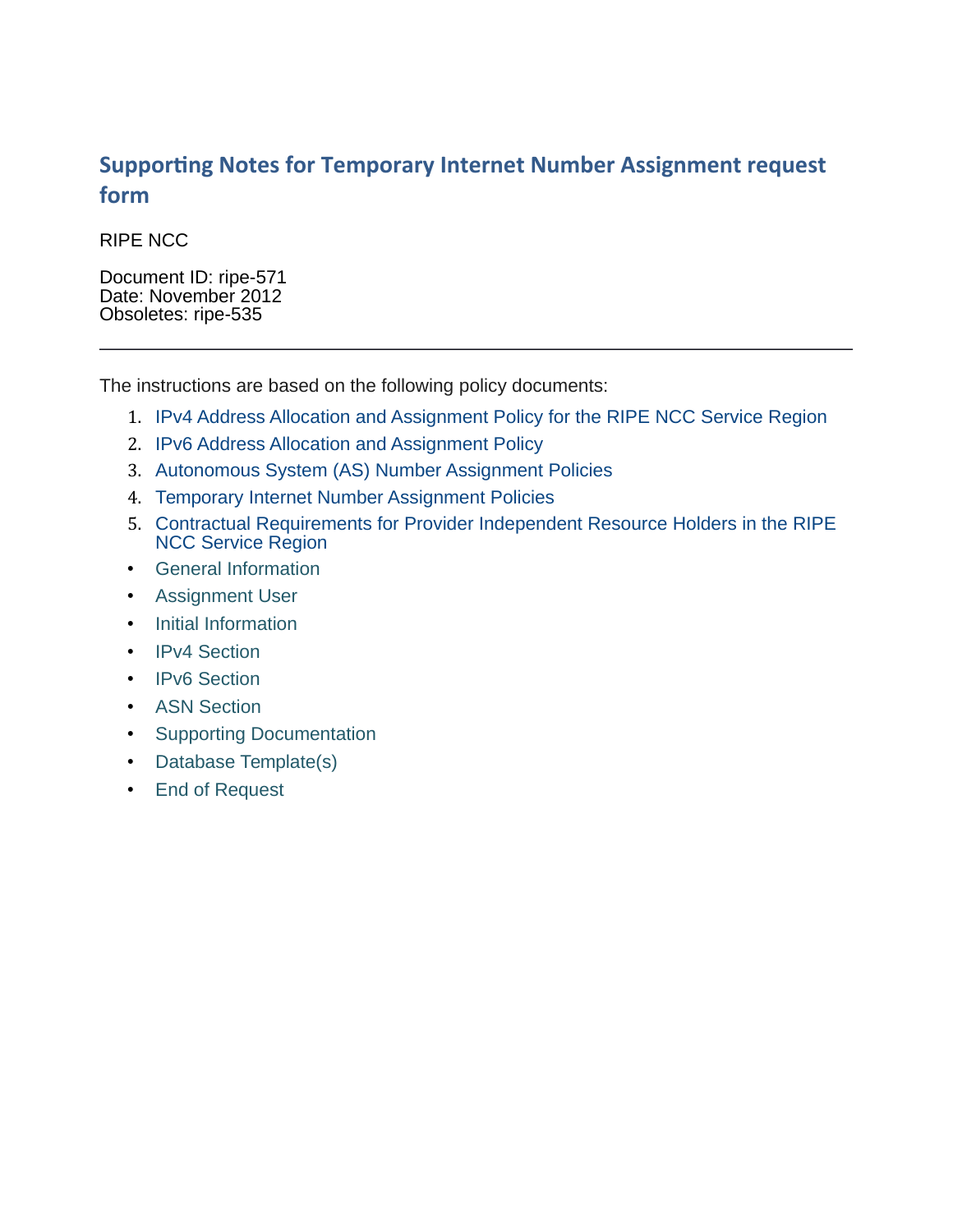# <span id="page-1-1"></span>**General Information**

#[GENERAL INFORMATION]# % Please add your RegID. request-type: temp-assign form-version: 1.0 x-ncc-regid: **nl.bluelight**

Please do not change the value of the "request-type:" and "form-version:" fields.

Enter your Registry Identifier (RegID) in the "x-ncc-regid:" field. RegIDs have the following format: <country code>.<name>. If you do not know your RegID, please contact [ncc@ripe.net.](mailto:ncc@ripe.net)

# <span id="page-1-0"></span>**Assignment User**

#[ASSIGNMENT USER]# % Who will use the requested address space? legal-organisation-name: **North SantaBank** organisation-location: **Santa City, NN** website-if-available: **http://www.nsb.nn** % Is this request being sent by a sponsoring LIR on behalf of % an End User? (yes/no)

end-user-of-sponsoring-lir: **Yes**

% If yes, please confirm that the "Temporary Independent Assignment Request and % Maintenance Agreement" contains all of the elements listed in paragraph 2.0 of % "Contractual Requirements for Provider Independent Resource Holders in the % RIPE NCC Service Region".(yes/no)

**% Please also attach a copy of the signed agreement and the company registration % papers of the End User**.

#### **confirmation:Yes**

Enter the legal name and primary location of the organisation that will use this PI address space in the "legal-organisation-name" and "organisation-location" fields. If this End User has a website, enter the URL in the "website-if-available" field. Otherwise, enter "none" in this field.

If you are an LIR sending this request on behalf of an End User, you should answer "Yes" in the "end-user-of-sponsoring-lir" field.

If you answered "Yes" you should also confirm that all of the elements of paragraph 2.0 of "Contractual Requirements for Provider Independent Resource Holders in the RIPE NCC Service Region" are listed in the "End User Assignment Agreement" that is signed by the End User and the sponsoring LIR. For all temporary assignments that are requested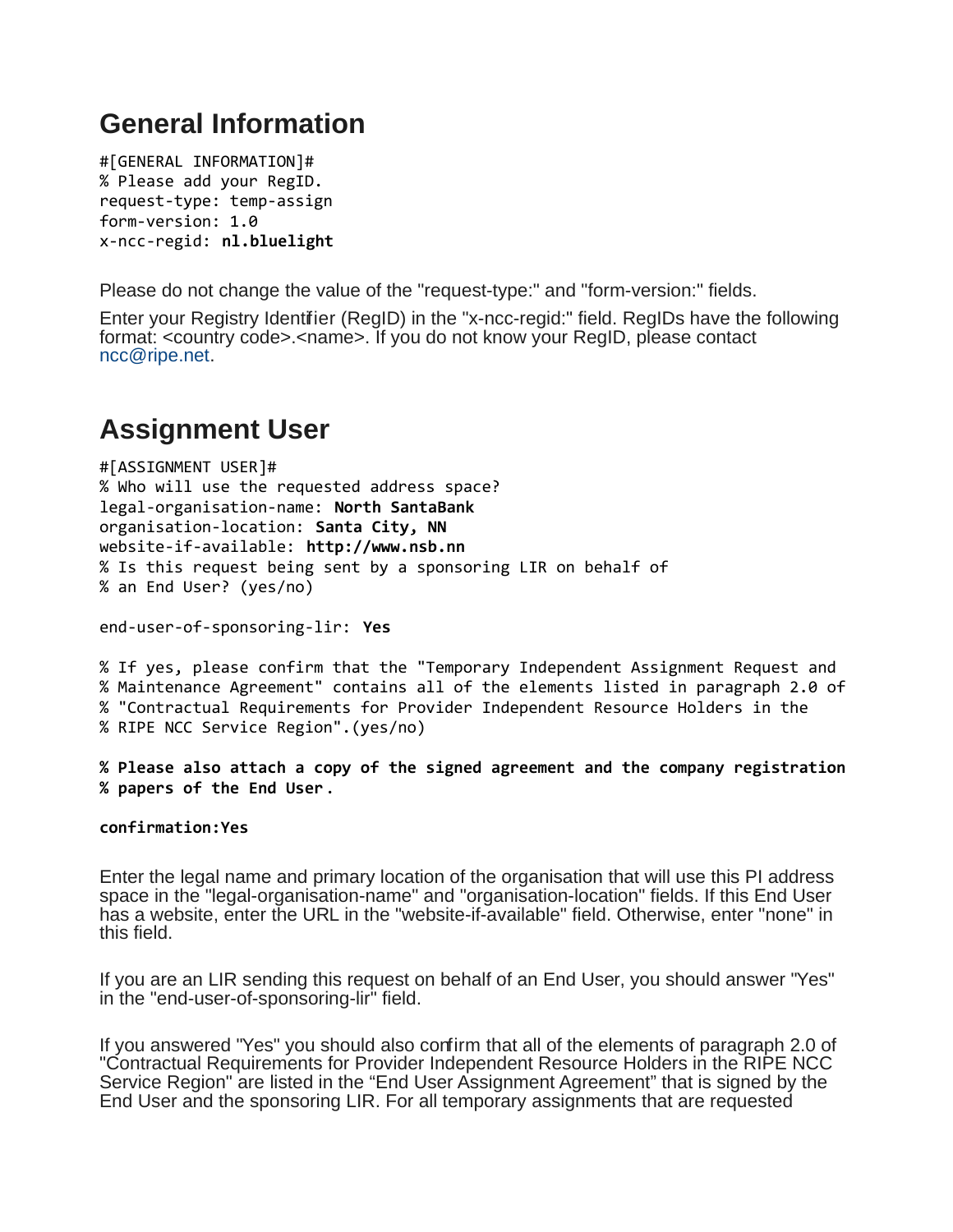through a sponsoring LIR for an End User, we need to receive a copy of "Temporary Independent Assignment Request and Maintenance Agreement" and the company registration papers of the End User.

You can find an example agreement at: [http://ripe.net/lir-services/resource](http://ripe.net/lir-services/resource-management/temp-assign-agreement)[management/temp-assign-agreement](http://ripe.net/lir-services/resource-management/temp-assign-agreement)

You can send us an agreement in your local language or use the English version.

If the request is for an LIR, you should also answer with "No".

## <span id="page-2-0"></span>**Initial Information**

#[INITIAL INFORMATION]#

% Which type of assignment is the End User requesting? (IPv4/IPv6/ASN)

type-of-assignment**: IPv4/IPv6/ASN**

% Why do you need this temporary Assignment?

why: **Assignment is needed for our annual banking conference and exhibition that will take place end of this month in Geneva. The conference and exhibition will take place simultaneously at the same location.**

% The End User should be aware that this resource will be for a specific time % limit. It will be automatically de registered at the end of the approved % assignment period.

% Please add more information on the purpose(Event/Research) and duration of % this request.

purpose: **Event** website-if-available: **http://www.nsb.nn/conference/2012**

% The date should be in the following format: yyyymmdd

start-date: **20120325** end-date**: 20120329**

In the type of assignment field, you should indicate all the different resources you are requesting for your End User with this request.

In the "Why:" field, you need to tell us why you are requesting this temporary assignment as well as explain the detailed technical requirements of the requested resources/size.

You should also indicate the purpose of the assignment, including the website of the mentioned event/research and the start and end dates of the event/research.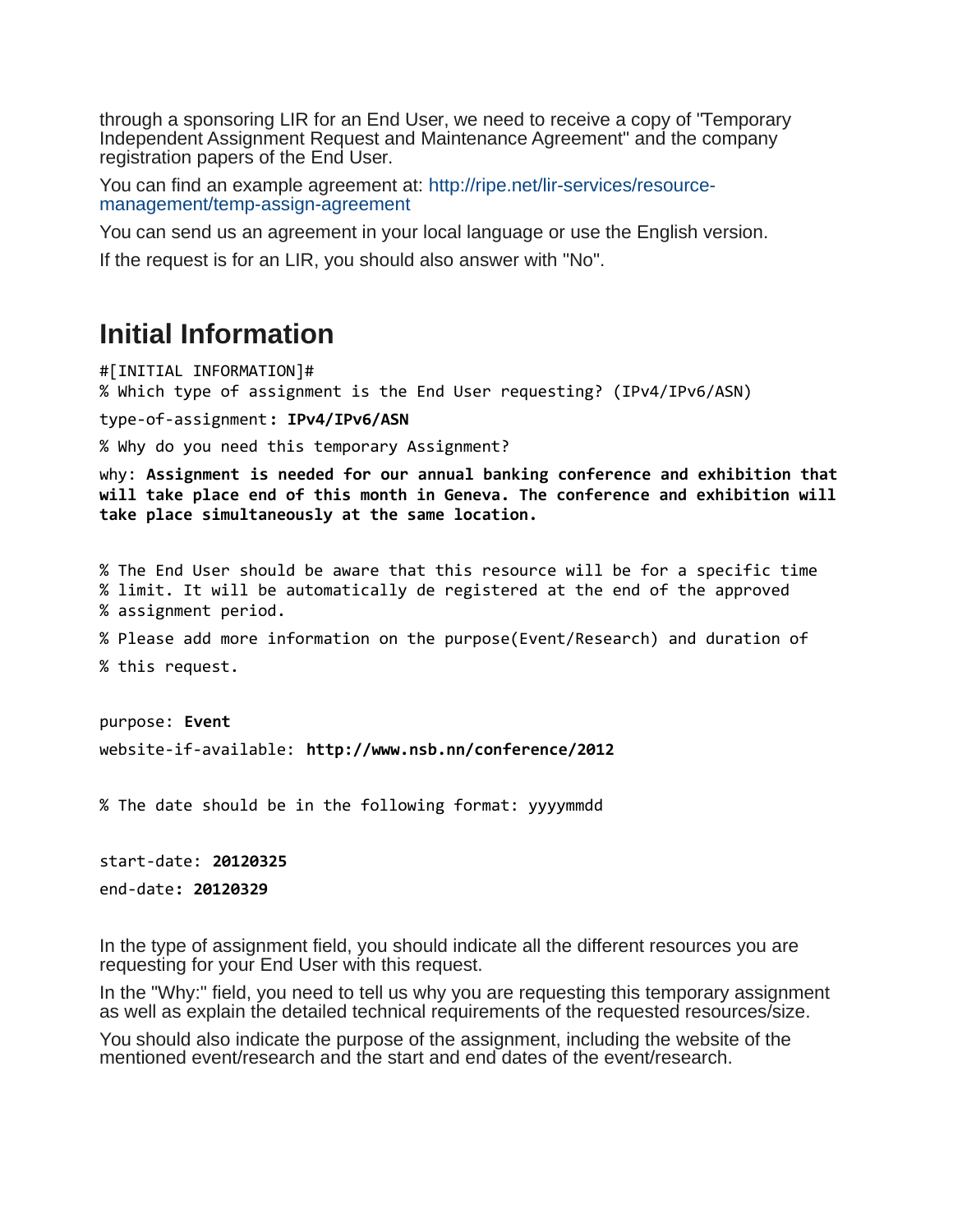## <span id="page-3-0"></span>**IPv4 section**

#[IPv4 section]# % % Why is PI address space required rather than PA address space?

why-pi-v4: **North Santa will be multihomed. We cannot use PA address space because our uplinks do not allow their address space to be announced by other Autonomous Systems.**

% Is the End User requesting extra address space for routing and/or % administrative reasons? **If yes, explain why?**

**why-routing-v4:**

% Please confirm if the End User is aware of the consequences and disadvantages % of PI address space? (yes/no) % For details, you can refer to section 8.0 "PA vs. PI Address Space" of the % IPv4 Address Allocation and Assignment Policies.

**confirmation-v4: Yes**

In the "why-pi:" field, explain why PA address space cannot be used for this assignment. Remember that you should encourage the use of PA address space where possible.

If the End User is requesting extra address space for routing and/or administrative reasons, then you need to explain how much address space is being requested due to this and explain the reasons behind it.

You must ensure that the End User understands and accepts that PI address space may be more difficult or more expensive to route than PA address space and then confirm this in the "confirmation:" field. You can find more details on the consequences and disadvantages of PI address space in the document "IPv4 Address Allocation and Assignment Policy for the RIPE NCC Service Region" under section 8.0 "PA vs. PI Address Space".

```
% ADDRESSING PLAN
% How will the End User use this IPv4 address space?
% 
% Subnet Immediate Intermediate Entire Purpose
% size (/nn) Requirement Requirement Period
subnet: /24,/25,/26 /24,/25,/26 /24,/25,/26 /24,/25,/26 Laptops/wifi-
enabled devices
subnet: /26 /26 /26 /26 Servers,Routers,
Switches, firewalls and Workstations
totals: /23 /23 /23 /23 
number-of-subnets: 2
```
The addressing plan shows how the End User will use the requested IPv4 address space.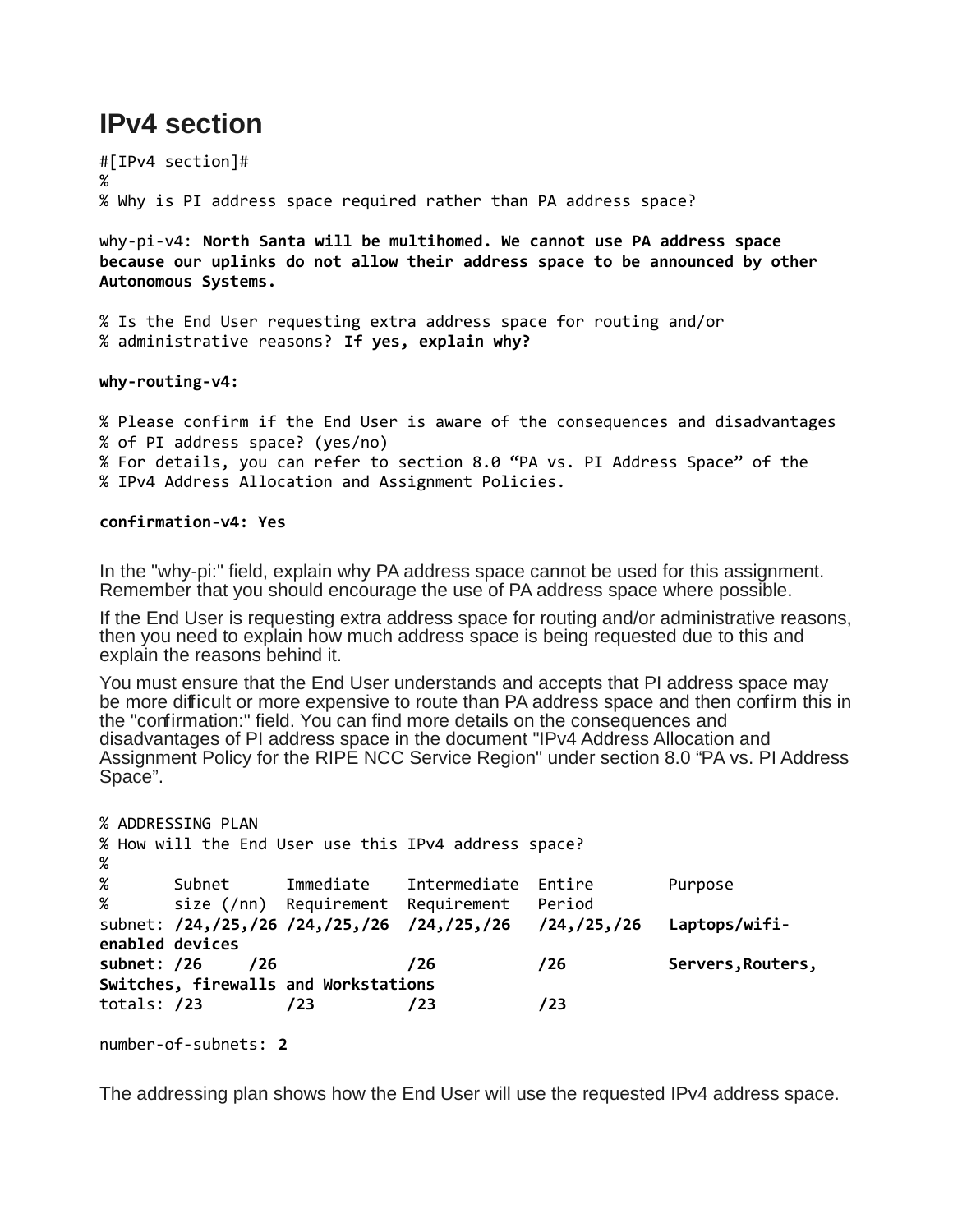You can repeat the "subnet" row as many times as needed. Delete any empty "subnet" fields before you send the request. In the "Subnet size (/nn)" column, enter a slash notation prefix for each subnet. Each entry should be large enough to contain the number of addresses needed for that subnet over the next time period. In order to demonstrate the predicted growth of the network, you must provide an estimate of the address space you will require over three distinct periods: Immediate, Intermediate and the Entire period. Your estimates should include interfaces used for hosts, routers, gateways, terminal concentrators and any other machines requiring one or more network interfaces. These columns can either contain numbers (for example, 64) or slash notation prefixes (for example, /26). Multiple slash notation prefixes must be separated by comma(s) with no blank spaces (for example, /24,/25,/26). In the "Purpose" column, write a short description of each subnet.

In the "totals" row, add the totals of each column. The total of the "Subnet size (/nn)" column should be the total amount of address space you are requesting for this assignment. In the "number-of-subnets" field, enter the total number of subnets listed in the addressing plan.

#### <span id="page-4-0"></span>**IPv6 section**

#[IPv6 section]# % % Why is PI address space required rather than PA address space?

why-pi-v6: **North Santa will be multihomed. We cannot use PA address space because our uplinks do not allow their address space to be announced by other Autonomous Systems.**

% Is the End User requesting extra address space for routing and/or % administrative reasons? **If yes, explain why.**

**Why-routing-v6:**

% Please confirm if the End User is aware of the consequences and disadvantages % of PI address space. (Yes/No) % For details, you can refer to section 8.0 "PA vs. PI Address Space" of the IPv4 % Address Allocation and Assignment Policies.

#### **confirmation-v6: Yes**

In the "why-pi:" field, explain why PA address space cannot be used for this assignment. Remember that you should encourage the use of PA address space where possible. If the End User is requesting extra address space for routing and/or administrative reasons, then you need to explain how much address space is being requested due to this and explain the reasons behind it. You must ensure that the End User understands and accepts that PI address space may be more difficult or more expensive to route than PA address space and then confirm this in the "confirmation:" field. You can find more details on the consequences and disadvantages of PI address space in the document "IPv4 Address Allocation and Assignment Policy for the RIPE NCC Service Region" under section 8.0 "PA vs. PI Address Space".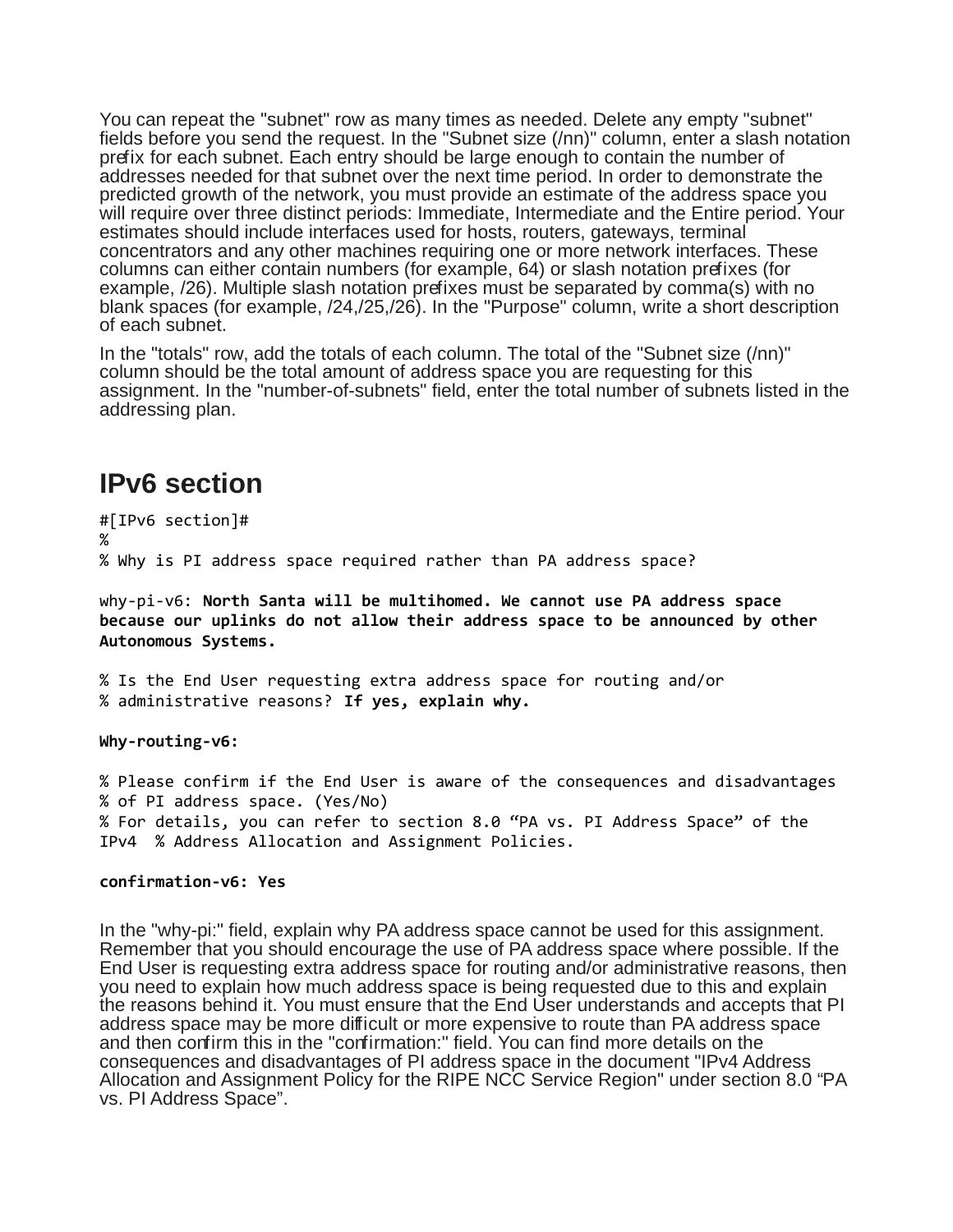```
% ADDRESSING PLAN
% How will the End User use this IPv6 address space?
% 
% Subnet Immediate Intermediate Entire Purpose
% size (/nn) Requirement Requirement Period
subnet: /60 /60 /60 /60 Servers for Banking
applications 
totals: /60 /60 /60 /60
```
The addressing plan shows how the End User will use the requested address space. You can repeat the "subnet" row as many times as needed. Delete any empty "subnet" fields before you send the request. Enter the size of each subnet in the "Subnet size (/nn)" column using IPv6 slash notation (for example, /60). In the "Purpose" column, write a short description of each subnet. In the "totals" row, add the totals of each column.

The smallest IPv6 PI assignment size issued by the RIPE NCC is /48.

```
% PEERING CONTACTS
%
% Please list the Autonomous System Numbers and email contact addresses 
% of the peering partners for the requested IPv6 PI assignment.
```

```
peering-v6: AS64532, noddy@grottoinvestments.nn
peering-v6: AS64518, mary@northernbanking.nn
```
You must list the email addresses and ASN of at least two peering partners in the "peering:" fields. You can repeat the "peering:" field as many times as needed.

## <span id="page-5-0"></span>**ASN section**

#[ASN section]#

%[ADDRESS SPACE TO BE ANNOUNCED]% % If this ASN will originate other prefixes than are requested in this request, % please list these below.

prefix-asn:

If you are not requesting temporary address space for this End User in this ticket, please specify all address prefixes using slash notation (for example, x.x.x.x/xx). The address space must be a valid assignment to the organisation that will use the AS number.

```
% If you require a 16-bit AS Number instead of a 32-bit AS Number 
% please indicate this below and tell us why. For more information,
% see http://www.ripe.net/news/asn-32-guide.html
```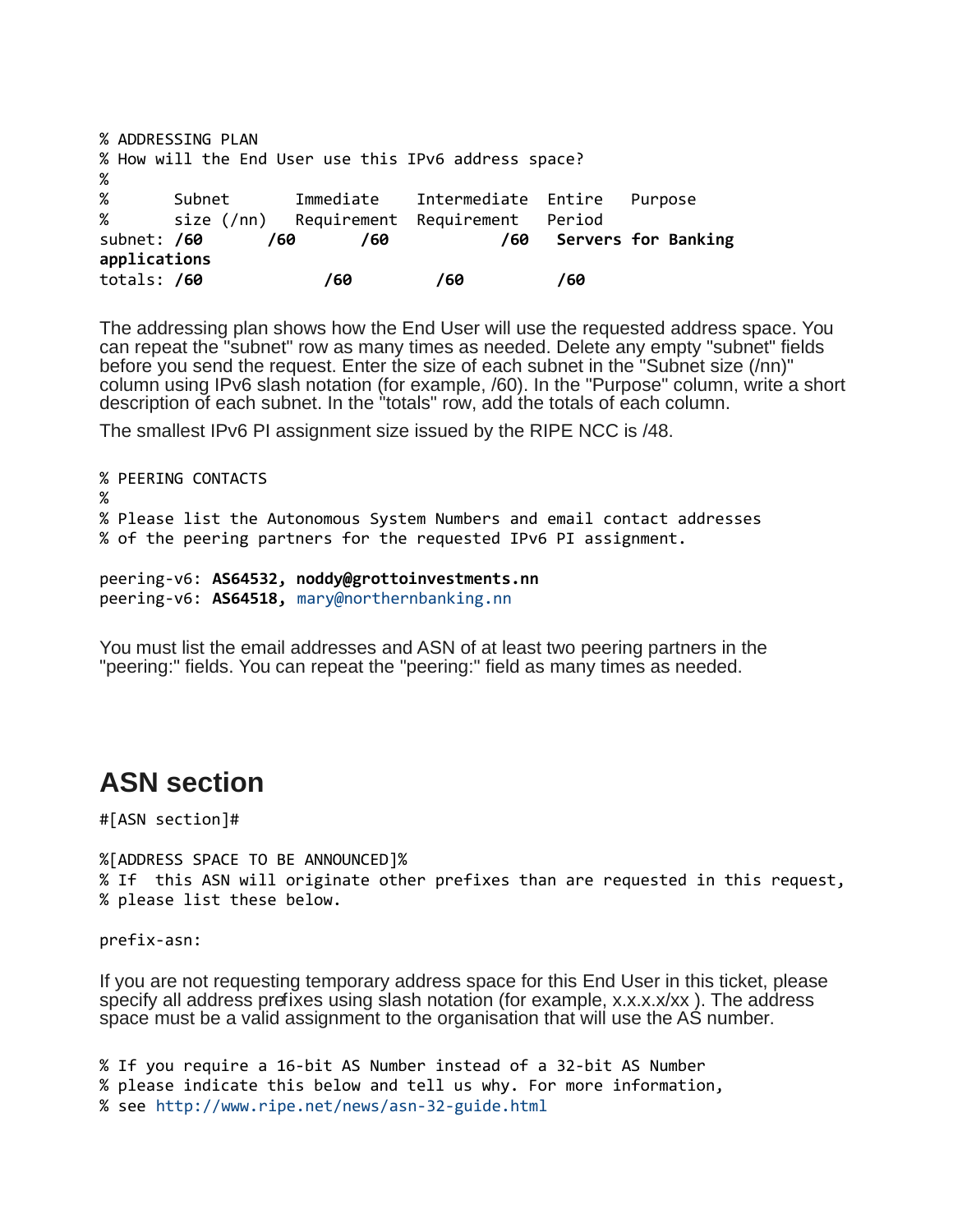as-number-type: **16-bit** why-16-bit: **Our routers are not 32-bit enabled**

As of 1 January 2009, all AS Numbers assigned by the RIPE NCC will be 32-bit by default. If you require a 16-bit AS Number, change the default entry "32-bit" to "16-bit" and explain why you require a 16-bit AS Number. If you require further clarification, please see: <http://www.ripe.net/news/asn-32-guide.html>

% PEERING CONTACTS % Please list the Autonomous System Numbers and email contact addresses of the % peering partners.

peering-asn: **AS64532, noddy@grottoinvestments.nn** peering-asn: **AS64518, mary@northernbanking.nn**

You must list the email addresses and ASN of at least two peering partners in the "peering:" fields. You can repeat the "peering:" field as many times as needed.

## <span id="page-6-0"></span>**Supporting Documentation**

#[SUPPORTING DOCUMENTATION]#

% Please add more information if you think it will help us understand this % request.

% You can attach a network diagram or other relevant supporting documentation.

% <add more information>

**There are already 350 participants that have registered for the conference and address space is needed for their laptops and other devices (ipads, smart phones etc). We also need addresses for network devices like switches, firewalls, routers, 10 servers (2 IPs each). There will also be an Internet cafe with 25 workstations in the exhibition area for exhibition attendees only.** 

**As IPv6 is the future of the Internet, we will like to use it for few servers where we will host certain banking/financial applications.**

If you would like to include additional information on the technical requirements, deployment plan, detailed usage or total users/equipment count, you can use this section. A network diagram (topology map) can help us to understand the set-up of the network and its addressing needs.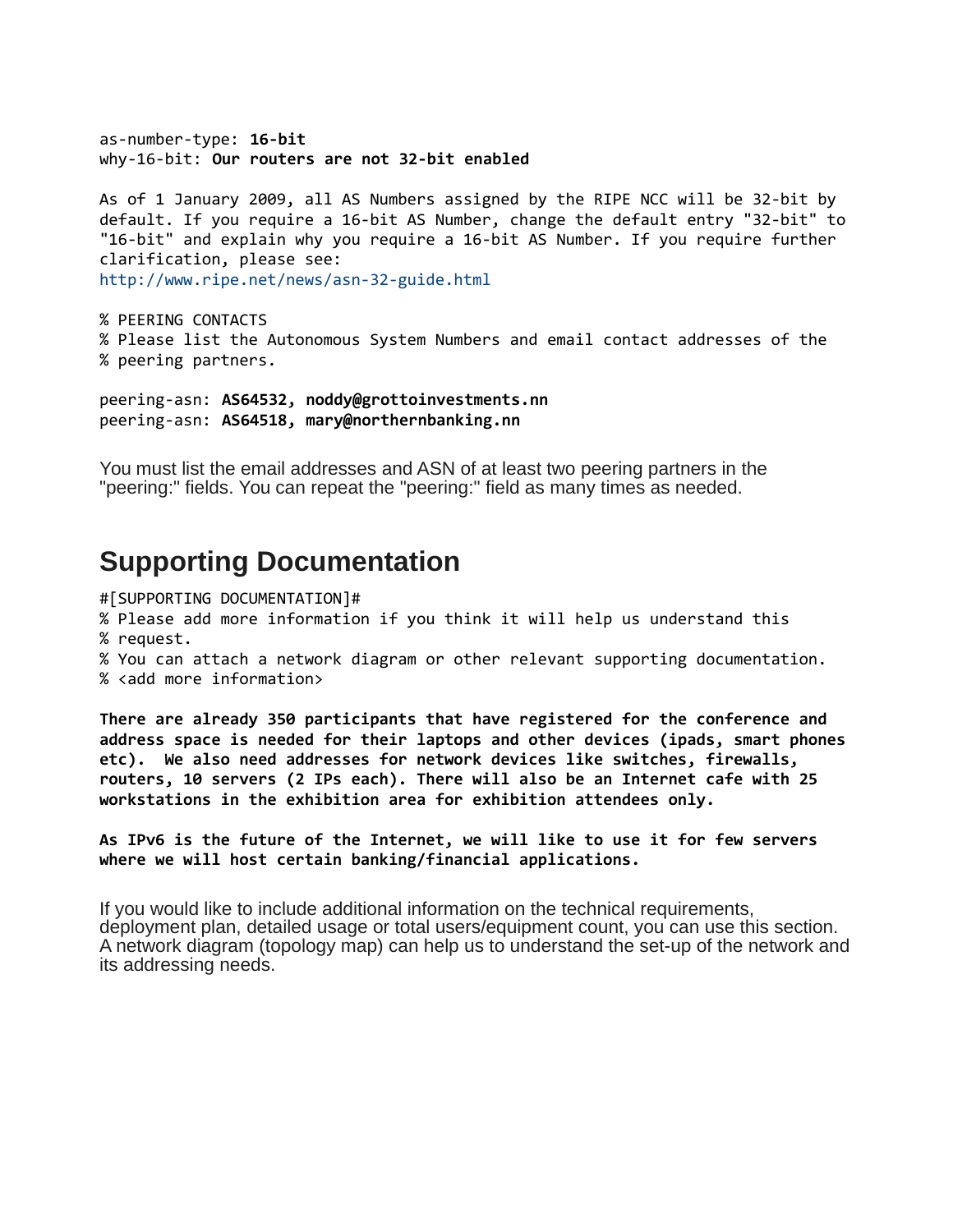## <span id="page-7-0"></span>**Database Template(s)**

```
#[ DATABASE TEMPLATE IPv4]#
%
% If you are requesting IPv4, complete this IPv4 database template. If you are
% not requesting IPv4, please remove this IPv4 database template. 
inetnum: <leave empty>
netname: NSB-NET-v4
descr: North SantaBank
country: NN
org: ORG-NS31-RIPE
admin-c: ACM2-RIPE
tech-c: HOHO1-RIPE
status: ASSIGNED PI
remarks: Temporary assignment
          ===================
          Duration of assignment:
          =====================
          Start date:
          End date:
          =====================
mnt-by: RIPE-NCC-END-MNT
mnt-lower: RIPE-NCC-END-MNT
mnt-by: SANTA-MNT
mnt-routes: SANTA-MNT
mnt-domains: SANTA-MNT
changed: hostmaster@ripe.net
source: RIPE
#[ DATABASE TEMPLATE IPv6]#
% If you are requesting IPv6, complete this IPv6 database template. If you are
% not requesting IPv6 please remove this IPv6 database template. 
inet6num: <leave empty>
netname: NSB-NET-v6
descr: North SantaBank
country: NN
org: ORG-NS31-RIPE
admin-c: ACM2-RIPE
tech-c: HOHO1-RIPE
status: ASSIGNED PI
remarks: Temporary assignment
          =====================
          Duration of assignment:
          =====================
          Start date:
          End date:
          =====================
mnt-by: RIPE-NCC-END-MNT
mnt-lower: RIPE-NCC-END-MNT
```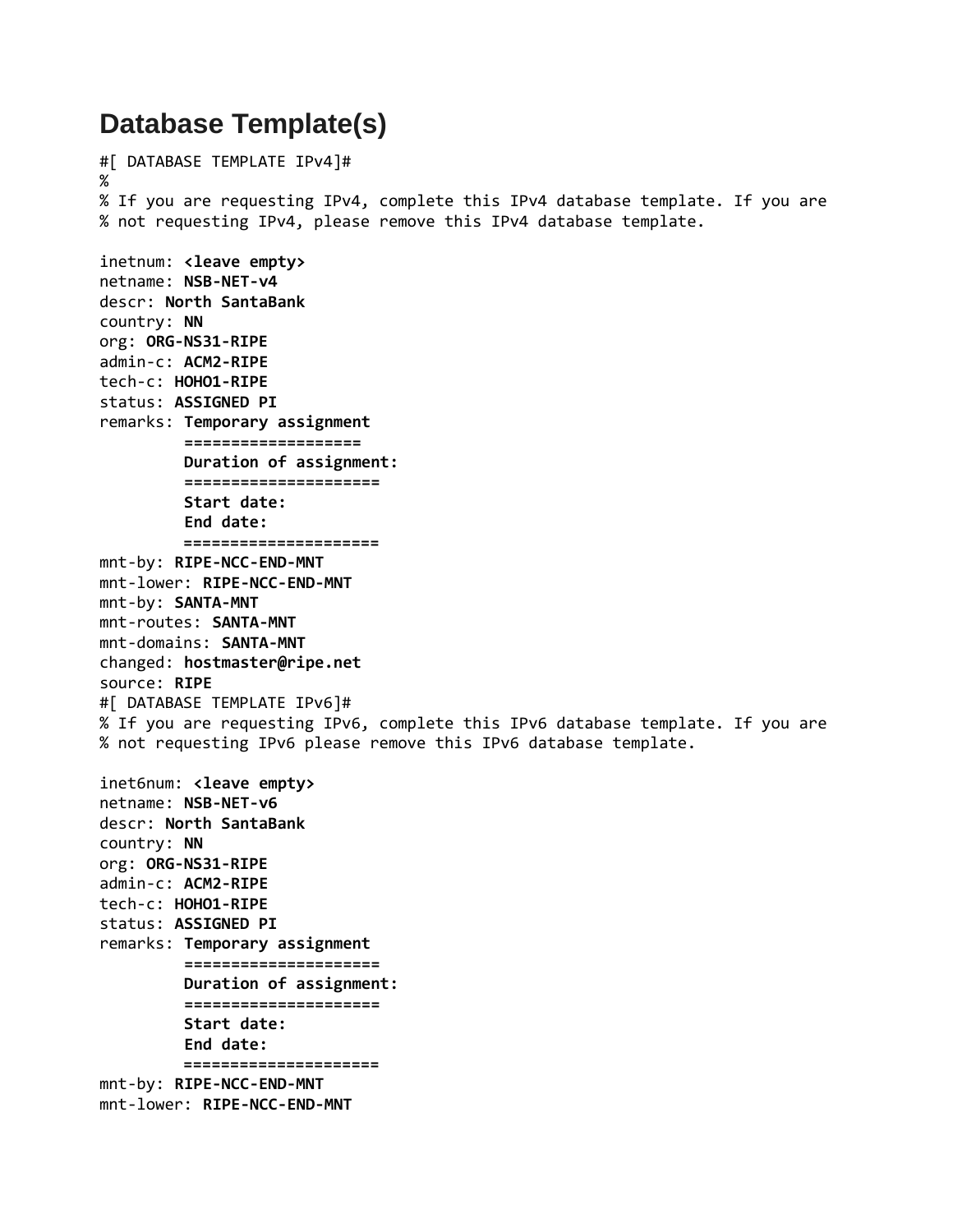mnt-by: **SANTA-MNT** mnt-routes: **SANTA-MNT** mnt-domains: **SANTA-MNT** changed: **hostmaster@ripe.net** source: **RIPE** #[ DATABASE TEMPLATE ASN]# % If you are requesting ASN, complete this ASN database template. If you are not % requesting ASN, please remove this ASN database template.

| $aut$ -num:           | <b>ASNEW</b>              |
|-----------------------|---------------------------|
| as-name:              | <b>NSB-AS</b>             |
| descr:                | North SantaBank           |
| org:                  | <b>ORG-NS31-RIPE</b>      |
| import:               | from AS64532 accept ANY   |
| export:               | to AS64532 announce ASNEW |
| import:               | from AS64518 accept ANY   |
| export:               | to AS64518 announce ASNEW |
| remarks:              | Temporary assignment      |
|                       | =====================     |
|                       | Duration of assignment:   |
|                       |                           |
|                       | Start date:               |
|                       | End date:                 |
|                       | ==================        |
| $admin-c$ :           | <b>ACM2-RIPE</b>          |
| tech-c:               | HOHO1-RIPE                |
| $mnt-by:$             | RIPE-NCC-END-MNT          |
| $mnt-by:$             | <b>SANTA-MNT</b>          |
| mnt-routes: SANTA-MNT |                           |
| changed:              | hostmaster@ripe.net       |
| source:               | <b>RIPE</b>               |
|                       |                           |

If the End User is requesting IPv4, IPv6 and an ASN, please complete all templates. If not, you should complete the relevant template(s) and delete the rest when sending the request.

Leave the "inetnum/inet6num/aut-num" field empty as we will choose the address range or the ASN.

The "netname/as-name:" should be a short and descriptive name for the network and should reflect the organisation name of the End User.

Enter the End User's legal organisation name in the "descr:" field.

Use the ISO country code of the End User's location in the "country:" field. If the End User is multi-national, repeat the "country" field as many times as needed.

Enter the org-ID of the End User's **organisation** object in the "org:" field.

If they don't have an **organisation** object, you can create one for them using the LIR Portal [\(https://lirportal.ripe.net\)](https://lirportal.ripe.net/).

The nic-handle of the **role** or **person** object in the "admin-c:" field should reflect someone who is administratively responsible for the network.